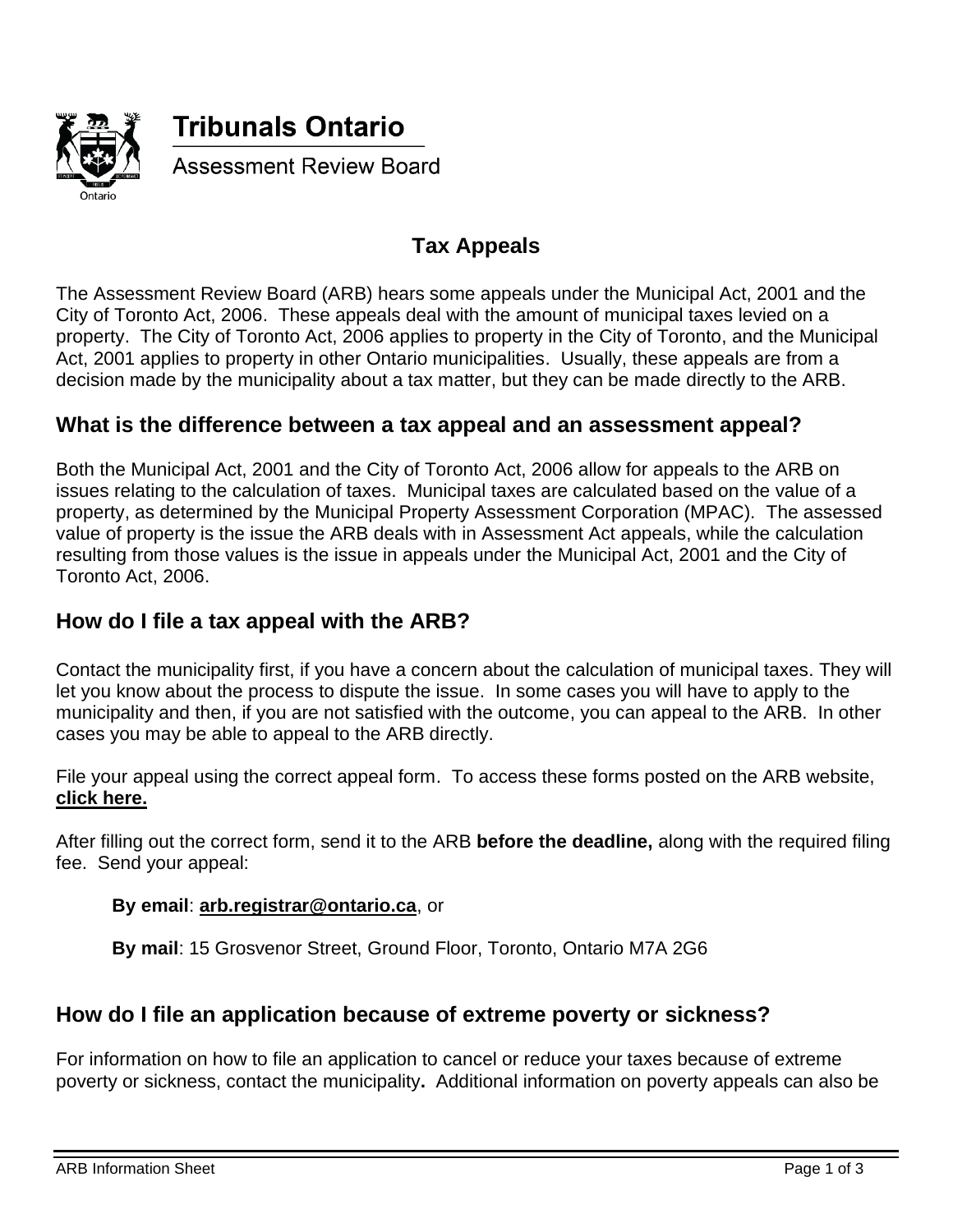found on our website, in our information sheet on Tax Relief Due to Poverty or Sickness, available **[here.](http://tribunalsontario.ca/arb/information-sheets/)**

# **What are the ARB's filing fees?**

The filing fees for appeals pursuant to the Municipal Act, 2001 and the City of Toronto Act, 2006 depend on the type of appeal you are filing. Review the **[fee chart](http://tribunalsontario.ca/arb/fee-chart/)** or forms for the correct filing. There are no refunds for appeal filing fees.

# **Who can file a tax appeal?**

The owner of the property or other people with an interest in the property, such as tenants or occupants, as well as the spouses of those people, may file a tax appeal.

# **What are the deadlines for filing tax appeals?**

The filing deadlines for appeals pursuant to the [Municipal Act, 2001](https://www.ontario.ca/laws/statute/01m25) and the [City of Toronto Act, 2006](https://www.ontario.ca/laws/statute/06c11) are set by legislation and cannot be waived or altered by the ARB. The deadlines are listed on the forms.

# **What happens after I file my appeal with the ARB?**

The ARB will send you a letter acknowledging that your appeal was received. If anything is missing from your appeal, such as supporting documents or the filing fee, the ARB will request the missing items in an acknowledgement letter. Supporting documents are decisions relating to your tax matter issued by the municipality and are important for determining issues in your appeal, including the filing deadline.

After the appeal is entered into the ARB's system, the ARB will advise you of the dates for steps in your appeal, which will be heard by summary proceeding. Please see the information sheet on General and Summary Proceedings for details about these proceedings. It is available **[here](http://tribunalsontario.ca/arb/information-sheets/)**.

# **How do I prepare for my hearing?**

The hearing is your opportunity to prove your case. A case must be proven with evidence, so it is important that you appear at your hearing with the evidence you need, which could include:

- Your initial application;
- Any decisions made by the city;
- Your tax bill; and
- Other factual information that supports your position

Under the ARB's Rules of Practice and Procedure you are required to disclose to all other parties all documents in your possession, control or power, that are relevant to the matters raised in your appeal.